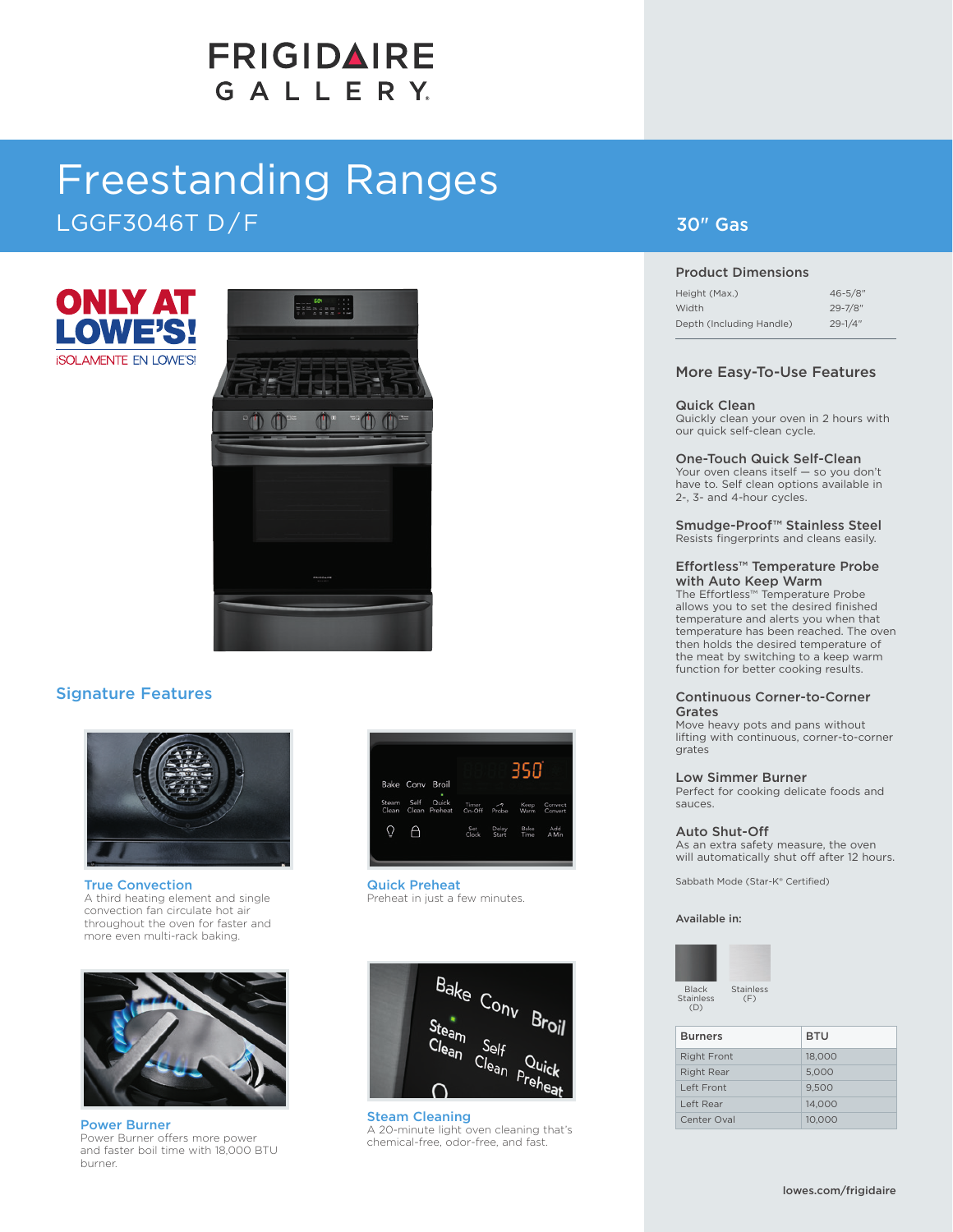## **FRIGIDAIRE** GALLERY.

# Freestanding Ranges

LGGF3046T D/F 30" Gas

| <b>Features</b>                                       |                                              |                                                                                                                                                                                                |             |                             |
|-------------------------------------------------------|----------------------------------------------|------------------------------------------------------------------------------------------------------------------------------------------------------------------------------------------------|-------------|-----------------------------|
| Oven Control/Timing System                            | Express-Select® Controls                     |                                                                                                                                                                                                |             |                             |
| Surface Type                                          | <b>Black Porcelain</b>                       |                                                                                                                                                                                                |             |                             |
| <b>Sealed Gas Burners</b>                             | Yes                                          |                                                                                                                                                                                                |             |                             |
| Grates                                                | Continuous Cast Iron<br>w/Black Matte Finish |                                                                                                                                                                                                |             |                             |
| Window                                                |                                              |                                                                                                                                                                                                |             |                             |
|                                                       | Extra-Large                                  |                                                                                                                                                                                                |             |                             |
| Exterior Door Finish                                  | Smudge-Proof™<br><b>Stainless Steel</b>      |                                                                                                                                                                                                |             |                             |
| Handle Design                                         | <b>Stainless Steel</b>                       |                                                                                                                                                                                                |             |                             |
| Exterior Finish (Side Panels)                         | <b>Black</b>                                 |                                                                                                                                                                                                |             |                             |
| Convection System                                     | <b>True Convection</b>                       |                                                                                                                                                                                                |             |                             |
| Oven Cleaning System                                  | Self Clean                                   |                                                                                                                                                                                                |             |                             |
| <b>Drawer Functionality</b>                           | Storage                                      |                                                                                                                                                                                                |             |                             |
| <b>Oven Controls</b>                                  |                                              |                                                                                                                                                                                                |             |                             |
| Bake/Broil                                            | Yes/Variable (400-550°F)                     |                                                                                                                                                                                                |             |                             |
| Effortless™ Convection Conversion                     | Yes                                          |                                                                                                                                                                                                |             |                             |
| Convection Bake/Broil/Roast                           | Yes/No/Yes                                   |                                                                                                                                                                                                |             |                             |
| Quick Bake Convection                                 |                                              |                                                                                                                                                                                                |             |                             |
| Quick Preheat                                         | Yes                                          |                                                                                                                                                                                                |             |                             |
| My Favourite                                          |                                              |                                                                                                                                                                                                |             |                             |
| Effortless™ Temperature Probe                         | Yes                                          |                                                                                                                                                                                                |             |                             |
| Keep Warm                                             | Yes                                          |                                                                                                                                                                                                |             |                             |
| Add-a-Minute                                          |                                              |                                                                                                                                                                                                |             |                             |
| Delay Start                                           |                                              |                                                                                                                                                                                                |             |                             |
| Self Clean                                            | 2, 3, 4 Hours                                |                                                                                                                                                                                                |             |                             |
| Steam Clean                                           | Yes                                          |                                                                                                                                                                                                |             |                             |
| Quick Clean Option                                    | Yes                                          |                                                                                                                                                                                                |             |                             |
| Delay Clean                                           | Yes                                          |                                                                                                                                                                                                |             |                             |
|                                                       |                                              |                                                                                                                                                                                                | ŒM.         |                             |
| Kitchen Timer/Timed Cook Option<br>Auto Oven Shut-Off | 12 Hours                                     |                                                                                                                                                                                                | Œ           |                             |
| Oven Lockout                                          | Yes                                          |                                                                                                                                                                                                |             | ⋒<br>⋒                      |
|                                                       |                                              |                                                                                                                                                                                                |             |                             |
| Lower Drawer Control                                  |                                              | 36"                                                                                                                                                                                            |             |                             |
| <b>Cooktop Features</b>                               |                                              | (Adjustable)                                                                                                                                                                                   |             |                             |
| Right Front Burner (BTU)                              | 18,000                                       |                                                                                                                                                                                                |             |                             |
| Right Rear Burner (BTU)                               | 5,000                                        |                                                                                                                                                                                                |             |                             |
| Left Front Burner (BTU)                               | 9,500                                        |                                                                                                                                                                                                |             |                             |
| Left Rear Burner (BTU)                                | 14,000                                       |                                                                                                                                                                                                |             |                             |
| Center Oval Burner (BTU)                              | 10,000                                       |                                                                                                                                                                                                |             |                             |
| <b>Oven Features</b>                                  |                                              |                                                                                                                                                                                                |             |                             |
| Capacity (Cu.Ft.)                                     | 5.0                                          |                                                                                                                                                                                                |             |                             |
| Oven Light                                            | $\mathbf{1}$                                 |                                                                                                                                                                                                |             |                             |
| Rack Configuration                                    | 3 Heavy-Duty Racks                           |                                                                                                                                                                                                |             |                             |
| <b>Baking System</b>                                  | Even Baking Technology                       |                                                                                                                                                                                                |             |                             |
| <b>Broiling System</b>                                | Vari-Broil™ Hi/Lo                            |                                                                                                                                                                                                | B -         |                             |
| Bake Burner / Broil Burner (BTU)                      | 18,000/13,500                                |                                                                                                                                                                                                |             |                             |
| Drawer Racks                                          |                                              |                                                                                                                                                                                                |             |                             |
| <b>Optional Accessories</b>                           |                                              |                                                                                                                                                                                                |             |                             |
|                                                       |                                              | NOTE: For planning purposes only. Always consult local and national electric and gas codes.<br>Refer to Product Installation Guide for detailed installation instructions on the web at frigid |             |                             |
| LP Gas Conversion Kit                                 | PN# GRLP4                                    |                                                                                                                                                                                                |             |                             |
| Griddle                                               | Included                                     | <b>Product Dimensions</b>                                                                                                                                                                      |             | <b>Cabinet Cutout Dimen</b> |
| Certifications                                        |                                              | A-Height (Max.)                                                                                                                                                                                | $46 - 5/8"$ | Height (Standard)           |
| Sabbath Mode (Star-K® Certified)                      | Yes                                          | B-Width                                                                                                                                                                                        | $29 - 7/8"$ | Width (Min.)                |
| <b>Specifications</b>                                 |                                              | C-Depth (Including Handle)                                                                                                                                                                     | $29 - 1/4"$ | Depth (Min.)                |
| Oven Interior (H x W x D)                             | 18-5/8" x 24-3/8" x 19-1/8"                  | Depth with Door Open 90°                                                                                                                                                                       | 46-9/16"    |                             |
| Power Supply Connection Location                      | Left Bottom Rear                             |                                                                                                                                                                                                |             |                             |
| Gas Supply Connection Location                        | Right Bottom Rear                            |                                                                                                                                                                                                |             |                             |
| Voltage Rating                                        | 120V/60Hz/5A                                 |                                                                                                                                                                                                |             |                             |
| Amps @ 120 Volts                                      | 5                                            |                                                                                                                                                                                                |             |                             |
| Shipping Weight (Approx.)                             | 205 Lbs.                                     |                                                                                                                                                                                                |             |                             |



DESIGN  $\begin{smallmatrix} \circledR \ \circledR \ \circledR \end{smallmatrix}$ 

| NOTE: For planning purposes only. Always consult local and national electric and gas codes. |                                                                                                          |
|---------------------------------------------------------------------------------------------|----------------------------------------------------------------------------------------------------------|
|                                                                                             |                                                                                                          |
|                                                                                             | Refer to Product Installation Guide for detailed installation instructions on the web at frigidaire.com. |

| <b>Product Dimensions</b>  |              | <b>Cabinet Cutout Dimensions</b> |
|----------------------------|--------------|----------------------------------|
| A - Height (Max.)          | $46 - 5/8$ " | 36"<br>Height (Standard)         |
| B-Width                    | 29-7/8"      | 30"<br>Width (Min.)              |
| C-Depth (Including Handle) | $29 - 1/4"$  | 24"<br>Depth (Min.)              |
| Depth with Door Open 90°   | 46-9/16"     |                                  |

*Accessories information available on the web at lowes.com/frigidaire*

#### **FRIGIDAIRE**

USA • 10200 David Taylor Drive • Charlotte, NC 28262 • 1-800-FRIGIDAIRE • frigidaire.com CANADA • 5855 Terry Fox Way • Mississauga, ON L5V 3E4 • 1-800-265-8352 • frigidaire.ca